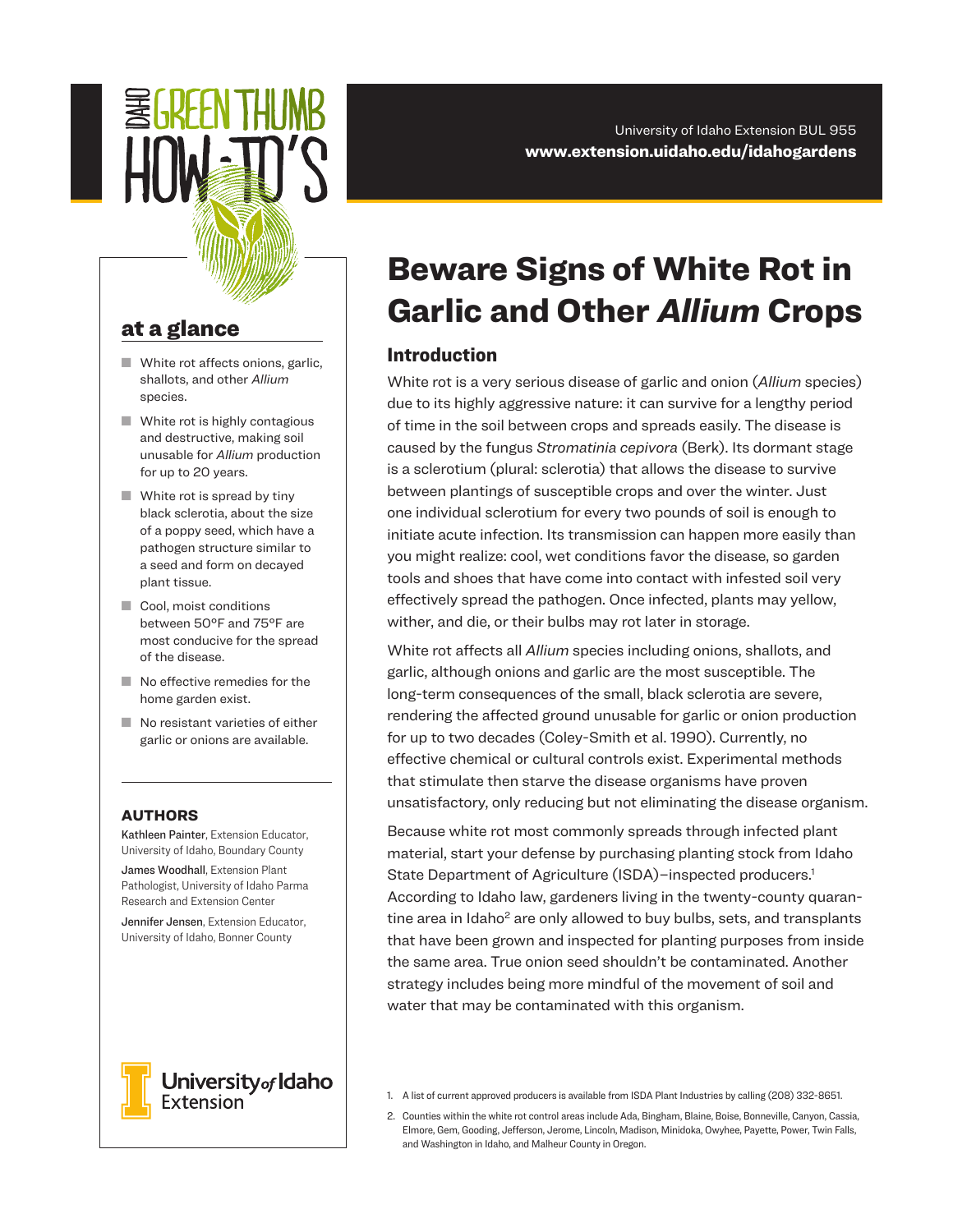

**Figure 1.** Yellowing (chlorotic) aboveground symptoms of garlic plants infected with white rot (*Stromatinia cepivora*). Courtesy of University of Maine Cooperative Extension.

### Identification

Initially, infected plants show yellowing and wilting of the leaves, starting with the older leaves (Figure 1). The plants may also appear stunted. As the roots rot, the diseased plants continue to weaken and become easy to pull out of the ground. You may see white fluffy growth, the fungal mycelium, near the base of the plant.

It's easy to confuse the initial symptoms of white rot with *Fusarium* basal rot, another soil-borne garlic disease, but any presence of tiny black sclerotia indicates white rot. University of Idaho Extension offices can usually confirm the presence of the fungal structures with the aid of a microscope.

In the early stages of white rot, sclerotia start to form on decayed tissue (Figure 2). Sclerotia are very small, about the size of a poppy seed. An infected bulb can produce hundreds of sclerotia—meaning that over just a few seasons the soil can become severely infested with this pathogen. Severity of the disease depends on the number of sclerotia in the soil.

Optimum soil temperatures for white rot infection are between 60°F and 65°F, but infection can occur anywhere from 50°F to 75°F. The same soil moisture conditions that favor crop growth are also favorable for infection and spread. If the disease is detected, stopping irrigation will help to reduce its spread. Symptoms usually appear midseason when the weather is cool and wet, typically mid-to-late June.

#### Management

Managing white rot consists of avoidance and sanitation, since there are no cost-effective strategies for the home gardener. Make sure your onion, shallot,



Figure 2. Sclerotia (black, round, poppy seed-sized dormant structures) and white mycelium produced by the white rot fungus on an infected garlic bulb. Courtesy of University of Maine Cooperative Extension.

or garlic sets are disease-free prior to planting. If you notice yellow, stunted, and wilting plants throughout the growing season like those displayed in Figure 1, inspect the afflicted plants for white rot as well as other potential diseases, including pink rot and soft rot bacterial infection, or pest infestations like onion maggot. Upon confirming the presence of white rot, pull all affected plants and any neighboring ones, which most likely are also infected. When disposing of diseased plants, carefully contain all soil and plant material so that you don't inadvertently spread sclerotia. For example, bag the diseased plants in black plastic bags and take them to a landfill. At midseason, reinspect your plants for any evidence of white rot's return or the development of small, black sclerotia.

If you again discover white rot in your garden, step up your strategy. Avoid planting any *Allium* plants, including garlic, onion, and shallots. Sanitize any garden tools you've used—wash them thoroughly with soap and water, removing any clumps of dirt, and then soak them in a 10% bleach (2% sodium hypochlorite) solution for at least two minutes. If possible, avoid planting any root crops. Any future *Allium* species plantings will need to be located in another area of your garden that is beyond the reach of water or soil movement from the infected area.

White rot is common in many places around the world, including the United Kingdom, where producers routinely test the soil for the presence of white rot before conducting a commercial planting of any *Allium* crop. We encourage Idaho growers to utilize the same kind of assistance at the University of Idaho diagnostic lab at Parma, which offers a soil testing service for white rot.